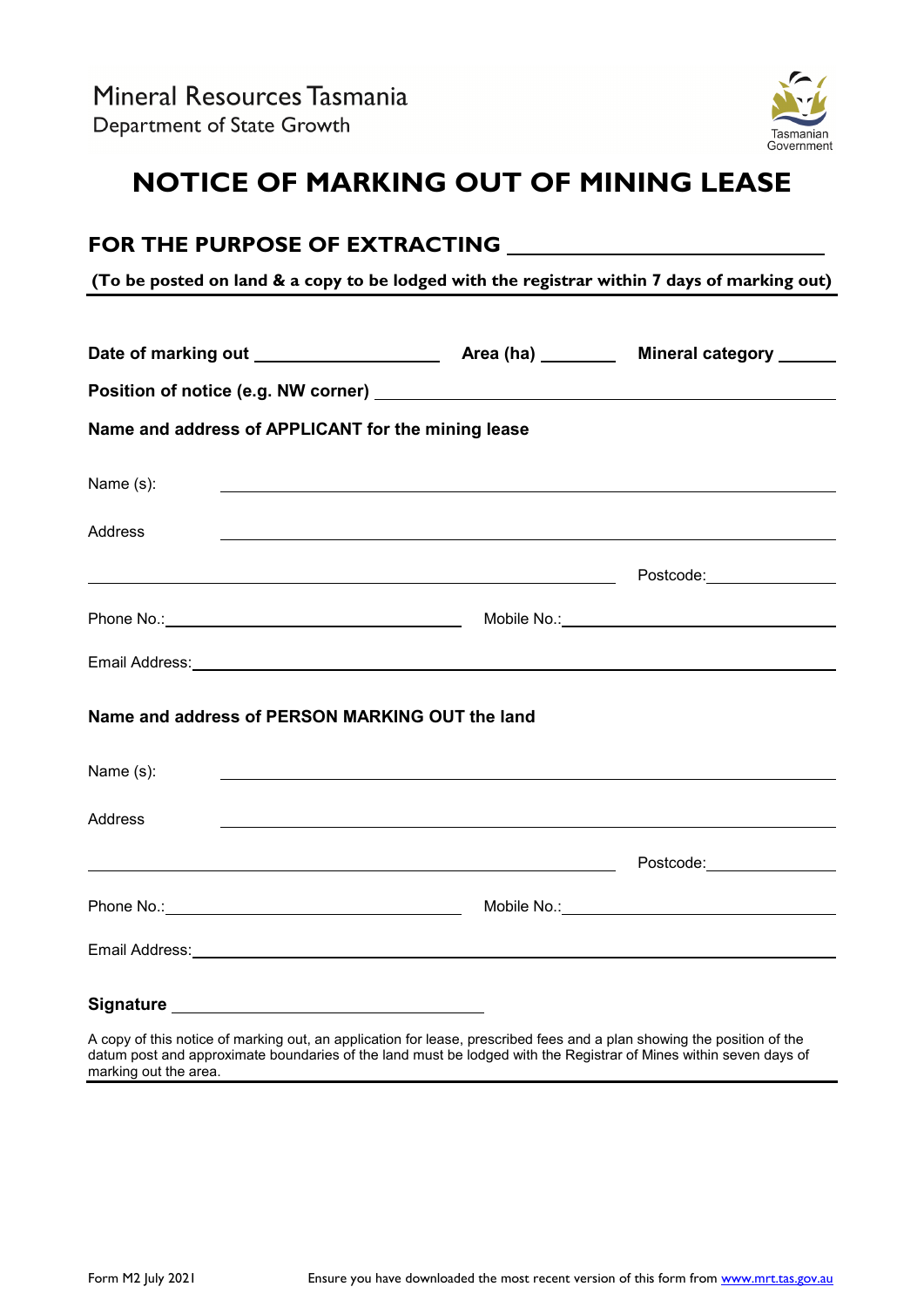### **EXTRACT FROM MINERAL RESOURCES REGULATIONS 2016 — PART 2, SECTION 6**

#### **6. Marking out**

**(1)** For the purposes of section 72 of the *Mineral Resources Development Act 1995*, a person is to mark out land in respect of an application for a lease by –

**(a)** erecting a datum post, on one of the corners of the land, that –

**(i)** is not less than 100 millimetres wide and 100 millimetres deep; and

**(ii)** projects not less than one metre from the ground; and

**(b)** affixing to the datum post a legible and durable notice stating the following:

**(i)** the purpose of the lease;

- **(ii)** any category or type of mineral to be covered by the lease;
- **(iii)** the area of the land;
- **(iv)** the position of the notice in relation to the land;
- **(v)** the date of the marking out;
- **(vi)** the name and address of the applicant for the lease;
- **(vii)** the name and address of the person marking out the land.

**(2)** For the purposes of [subregulation \(1\)\(a\),](http://www.thelaw.tas.gov.au/tocview/content.w3p;cond=;doc_id=%2B41%2B2016%2BGS6%40Gs1%40Hpa%40EN%2B20160630000000;histon=;inforequest=;pdfauthverid=;prompt=;rec=8;rtfauthverid=;term=;webauthverid=#GS6@Gs1@Hpa@EN) an existing tree, or an existing post, situated on one the corners of the land, of the same proportions as specified in that subregulation, may be used as a datum post.

**(3)** An applicant for a lease is to lodge, with the Registrar, a notice, in an approved form, of the marking out.

- **(4)** A notice is to be lodged with the Registrar within
	- **(a)** 7 days after the marking out; or
	- **(b)** 7 days after giving public notice of the application in accordance with conditions the Director determines under [section 72\(4\)](http://www.thelaw.tas.gov.au/tocview/index.w3p;cond=;doc_id=116%2B%2B1995%2BGS72%40Gs4%40EN%2B20160630000000%23GS72%40Gs4%40EN;histon=;pdfauthverid=;prompt=;rec=;rtfauthverid=;term=;webauthverid=) of the Act; or
	- **(c)** any further period the Registrar may allow.
- **(5)** The area and boundaries of the land are to be calculated from the datum post.

#### **NOTIFIFYING LAND OWNERS**

- Under section 72 (2A) of the *Mineral Resources Development Act 1995*, a person who intends to apply for a lease and who marks out land is to, within 7 days of marking out the land, notify the owner of the land –
	- **(a)** of the marking out of the land; and
	- **(b)** of the area of land that has been marked out; and
	- **(c)** of the minerals, or category of minerals, to which it is intended the lease will relate.